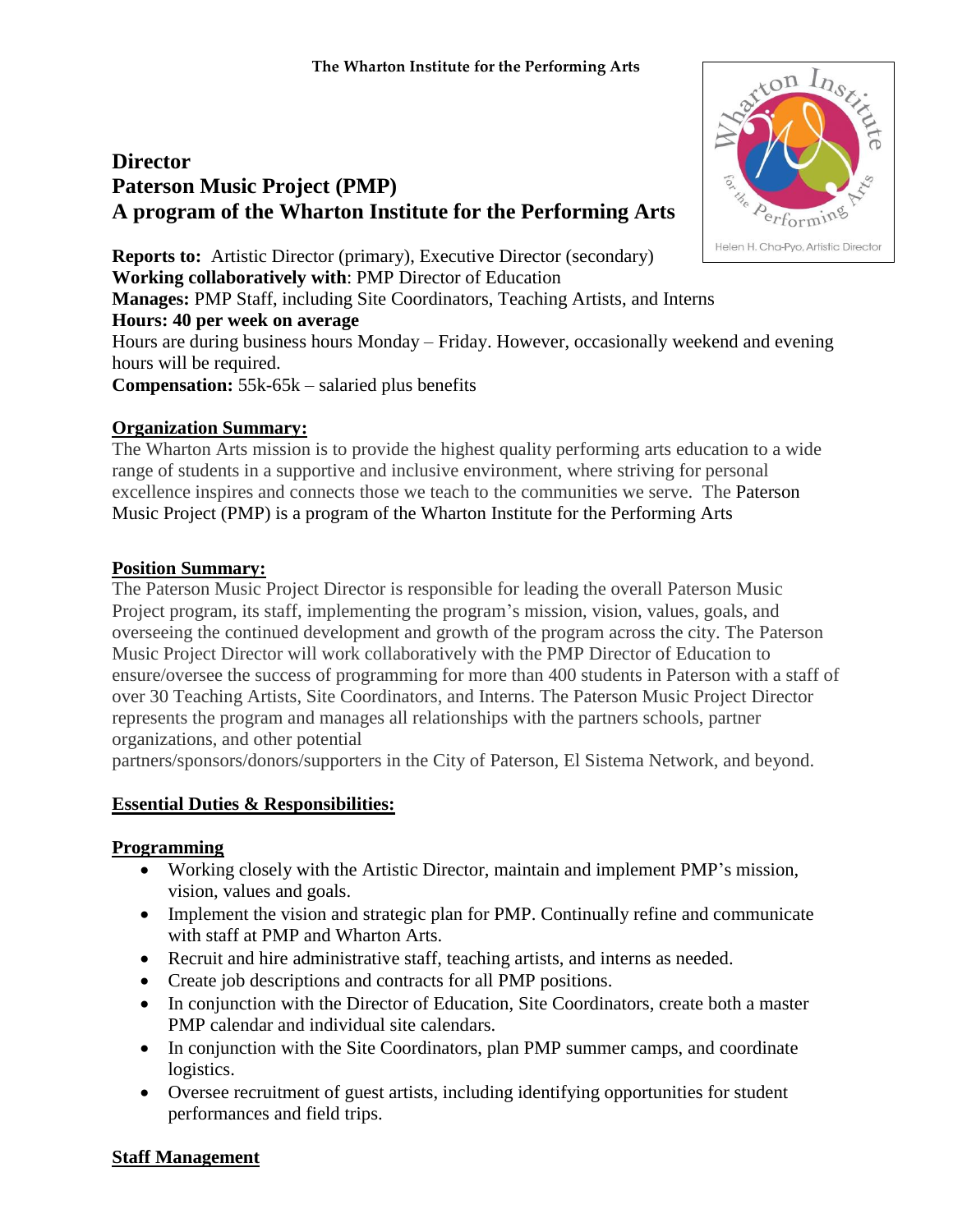#### **The Wharton Institute for the Performing Arts**

- Plan and execute staff professional development.
- Create evaluation metrics and oversee all staff evaluation in conjunction with the Site Directors.
- In collaboration with Director of Education, oversee the Site Coordinators in implementation of individual site programs.
- Set staff policies.
- Oversee data collection and data reports. Work with partners to execute research projects.
- Oversee PMP PR: social media, press releases, and newsletters.

## **Fund Development and Partners**

- Establish, expand and maintain partnerships with key organizations resulting in additional funding/sponsorships, programming, and other networking opportunities.
- Manage the PMP Council create annual focus, recruit members, set meeting dates and agendas.
- Network within arts, nonprofit, and local/city/community- including attending events and maintaining memberships with groups such as the Chamber of Commerce, Paterson Alliance, ESNJA, El Sistema USA, Paterson Arts Ed Taskforce, etc.
- Manage major partner relationships with host schools and funders-CCSP, PPS, SPCDC, NJCDC, WPU. Draft contracts and MOUs as needed.
- Oversee and manage the Student Management System, PMP data collection with outside consultant, track data calendar, collect student grades, conduct surveys, focus groups, and generate other information as needed.
- Assist the Development Director with grant proposals, grant reporting, and major funding events.
- Represent the program and speak publicly for the program at major events.

#### **Operations**

 Oversee PMP office needs, vendors, purchases – PSE&G, cleaning services, internet, other office needs via landlord (trash, snow removal), devices (printers, phones), furniture, database, storage, venue rental, security/custodial needs.

#### **Budget/Finances**

- Create Annual PMP Budget
- Create budgets by funder (Impact 100, NEA, WPU, SPCDC, CCLC etc.)
- Track expenses by site and funder
- Approve all purchases and expenses
- Manage and track all PMP partner contracts CCSP, WPU, SPCDC, CCLC
- Submit proposals to partners for upcoming year.

## **Qualifications, Education and Skill Requirements**

- Bachelor's degree or higher, with degree(s) in music and/or education preferred.
- Successful experience in education and/or arts management, including fundraising
- Creative, energetic, and enthusiastic person committed to the mission and vision
- Excellent interpersonal skills. Strong verbal and written communication skills, ability to draft professional emails, letters, announcements.
- Excellent problem solver and strategic innovative thinker.